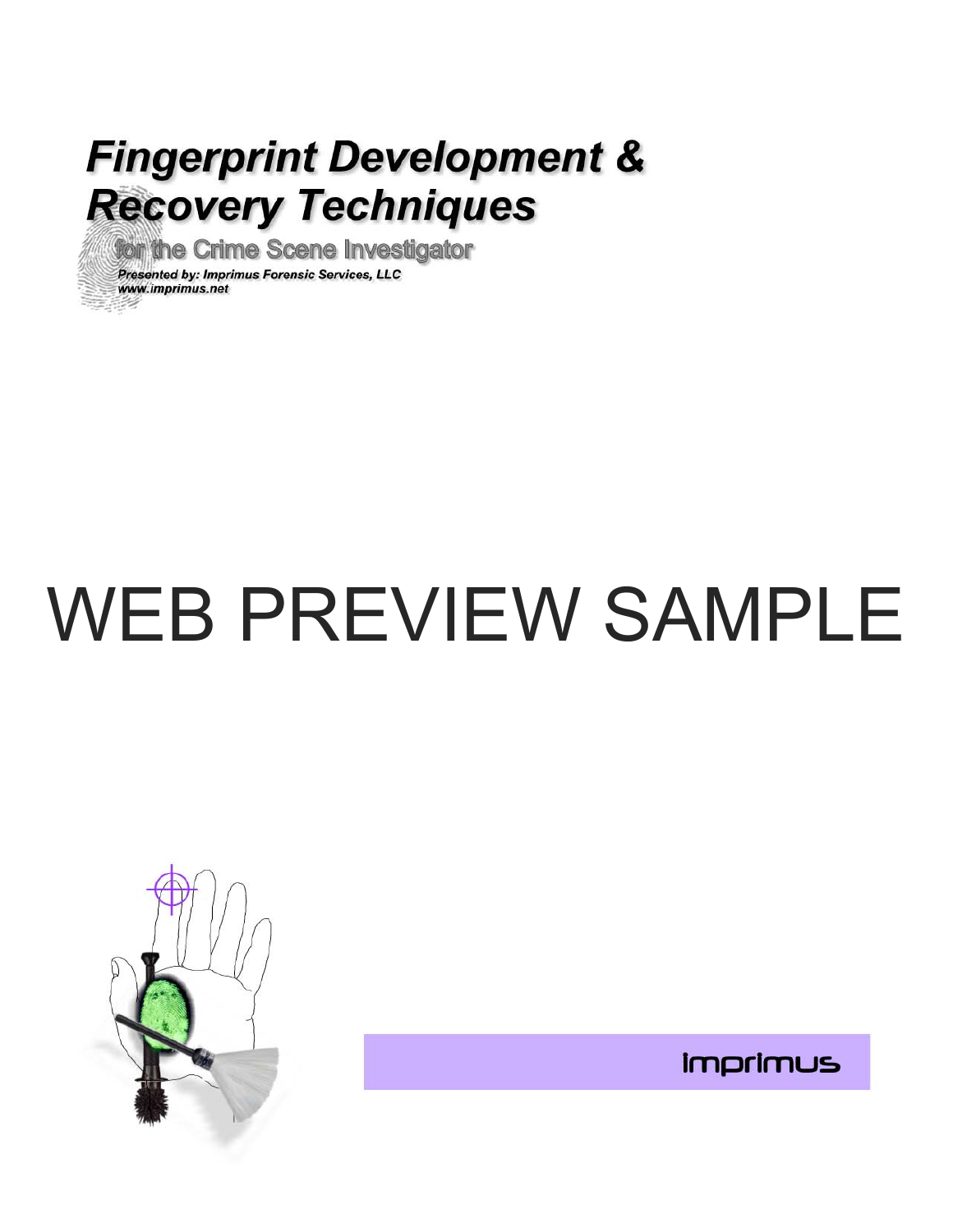# *Fingerprint Evidence*

#### **Table of Contents**



#### **Tab 1**

|                        | 2  |
|------------------------|----|
|                        | 6  |
| Development Techniques | 8  |
|                        | 19 |
|                        | 21 |
|                        | 23 |
|                        | 24 |
|                        | 24 |
|                        | 26 |
|                        | 31 |

# Appendix A – ………………………. …………… 32 **Sample Burglary Report** WEB PREVIEW WAY SAMPLE

|  | Illinois State Police Latent Print Submission |  |
|--|-----------------------------------------------|--|

Guidelines Illinois State Police Digital Image Submission Guidelines

Appendix C - ……………………………………… 34

Exemplar Impressions

#### **Fingerprint Development & Recovery Workshop**

Produced by *Imprimus Forensic Services, LLC*  www.imprimus.netCopyright 2016 (Rev. 05/16)



#### Downloadable Files at Imprimus.net

Quick online access to a variety of downloadable files including evidence collection forms, scene sketch forms. and popular publications.

Only the forms provided in Appendix B may be reproduced without permission. Other portions<br>of this book may be reproduced only with the permission of Imprimus Forensic Services, LLC.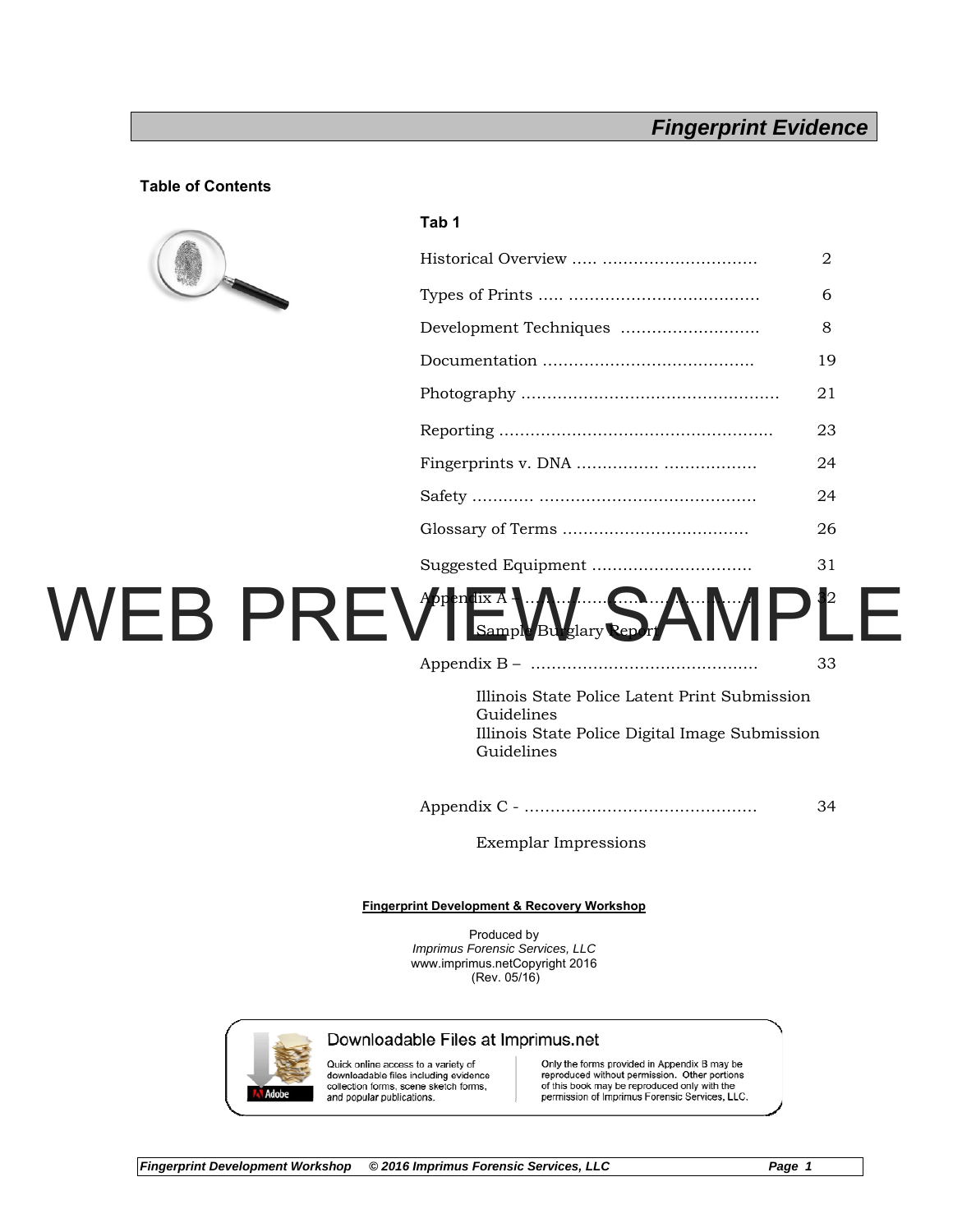#### **Historical Overview**

For thousands of years, humans have been aware of the intricate designs present on their fingers, palms and foot soles. Prehistoric drawings and fingerprints in ancient clay tablets bear testament to man's understanding of the presence of friction ridge detail. Many individuals have employed these patterns as a means of identification but it was not until relatively recently that the usefulness of these unique patterns in criminal investigations was realized. The late 1800's and early 1900's were a time of significant focus on attempts to identify those involved in criminal activity. Linking unknown offenders to crime scenes and establishing the identity of individuals taken into custody were both areas of concern.

In the late 1800's, Alphonse Bertillion, a clerk with the Paris France police department had developed his anthropometric system of identification. This system required police officers to take measurements of various body parts on arrested persons. These measurements were recorded on cards and stored with the arrestee's information in a searchable file. When someone was taken into custody, their measurements were compared to the records on file in an attempt to identify the individual and locate previous arrests. While this system had limited successes, it was adopted by police departments worldwide including those in the United States.

### Also developing in the late 1800's were various attempts at classifying fingerprints and ig persons through fingerprint records. The majority of these ef England and a competition of sorts developed between the idea of fingerprint identification and the anthropometric method of identification.

Ultimately it was the fingerprint system that won out and is still in use today. More than 100 years have passed since the adoption of fingerprint identification by law enforcement in the United States. This extended period of use has established that fingerprints are

- Unique to only one individual
- Are permanent throughout a person's lifetime
- The most positive and practical means of identification

The patterns, known as friction ridge detail, that make up our fingerprints, exist not only on our fingers but also cover the entire palmar surface of our hands as well as the soles of our feet.

The following is a brief timeline of fingerprint history

#### *1684 – Nehemia Grew*

Mr. Grew was an English plant morphologist who is credited with being the first person to describe in his writings ridges, furrows and pores that make up friction ridge detail. He made drawings of fingerprint and palm patterns that were included in his writings.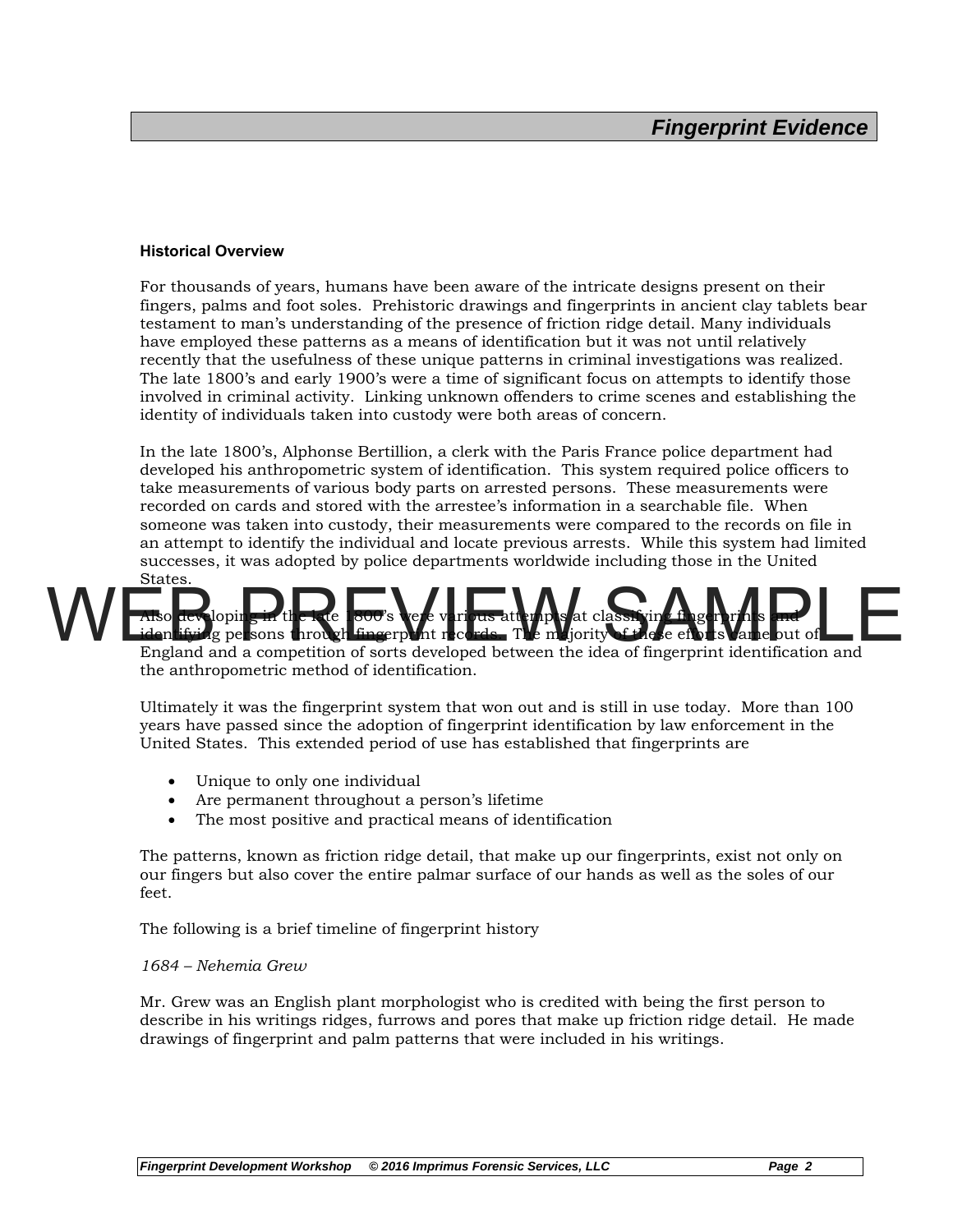#### *1770 – Thomas Bewick*

Mr. Bewick was an artist and engraver who used a woodcut of his fingerprint to authenticate his books. Like others before him who had come to realize the uniqueness of fingerprint patterns, Mr. Bewick failed to recognize the value that these prints could have in criminal investigations.

#### *1823 – Johannes Evangelista Purkinje*

A Czech physiologist, Purkinje was the first to describe specific types of patterns on the fingers. He originally identified nine pattern types; one arch, one tent, two loops and five whorl patterns. Persons who followed later in the study of fingerprints narrowed these nine patterns to three basic patterns (arch, loop and whorl) with each pattern type having sub-pattern categories.

#### *1858 – Sir William Hershel*

A collector for the English government in India, Sir Hershel began the practice of affixing the fingerprints of natives to business contracts. While done primarily to play on the superstitions of the local people and not as a serious means of identification, Sir Hershel has been identified as the first person to practice taking the fingerprints of others.

#### *1877 – Dr. Henry Faulds*

Dr. Faulds was a medical missionary in Tokyo and experimented with removing the top layer of<br>skin from the ling rs to see if the attricit rust emain did be lame when the skin healed and srew skin from the fingers to see if the patterns remained the same when the skin healed back. Dr. Faulds so ver a series of thefts from his labor tory by using fingerprints to identify the offender. WEB PREVIEW SAMPLE SALLER STATES OF THE SALLER STATES OF THE SALLER STATES OF THE SALLER STATES OF THE SALLER STATES OF THE SALLER STATES OF THE SALLER STATES OF THE SALLER STATES OF THE SALLER STATES OF THE SALLER STATES

#### *1889 – Alphonse Bertillion*

While he speculated that no two people were alike, Bertillion believed that taking and recording the measurements of specific body parts was the best means of identification. While his Anthropometric system was adopted world-wide, it met with limited successes. Quite obviously, one of the shortcomings of this system was that it could not be used in crime scene investigations.

#### *1891 – Juan Vucetich*

Mr. Vucetich was a police official in Argentine South America. He devised a fingerprint classification system that was used in South America and is given credit for being the first person to identify the offender in a major criminal investigation with his matching of a bloody fingerprint from a murder scene to the perpetrator (1892).

#### *1892 – Sir Francis Galton*

Sir Galton devised the first scientific method for classifying fingerprints. He took Purkinje's nine pattern types and broke them into three main patterns of arch, loop and whorl. He also identified specific characteristics of these patterns, now referred to as Galton's Points.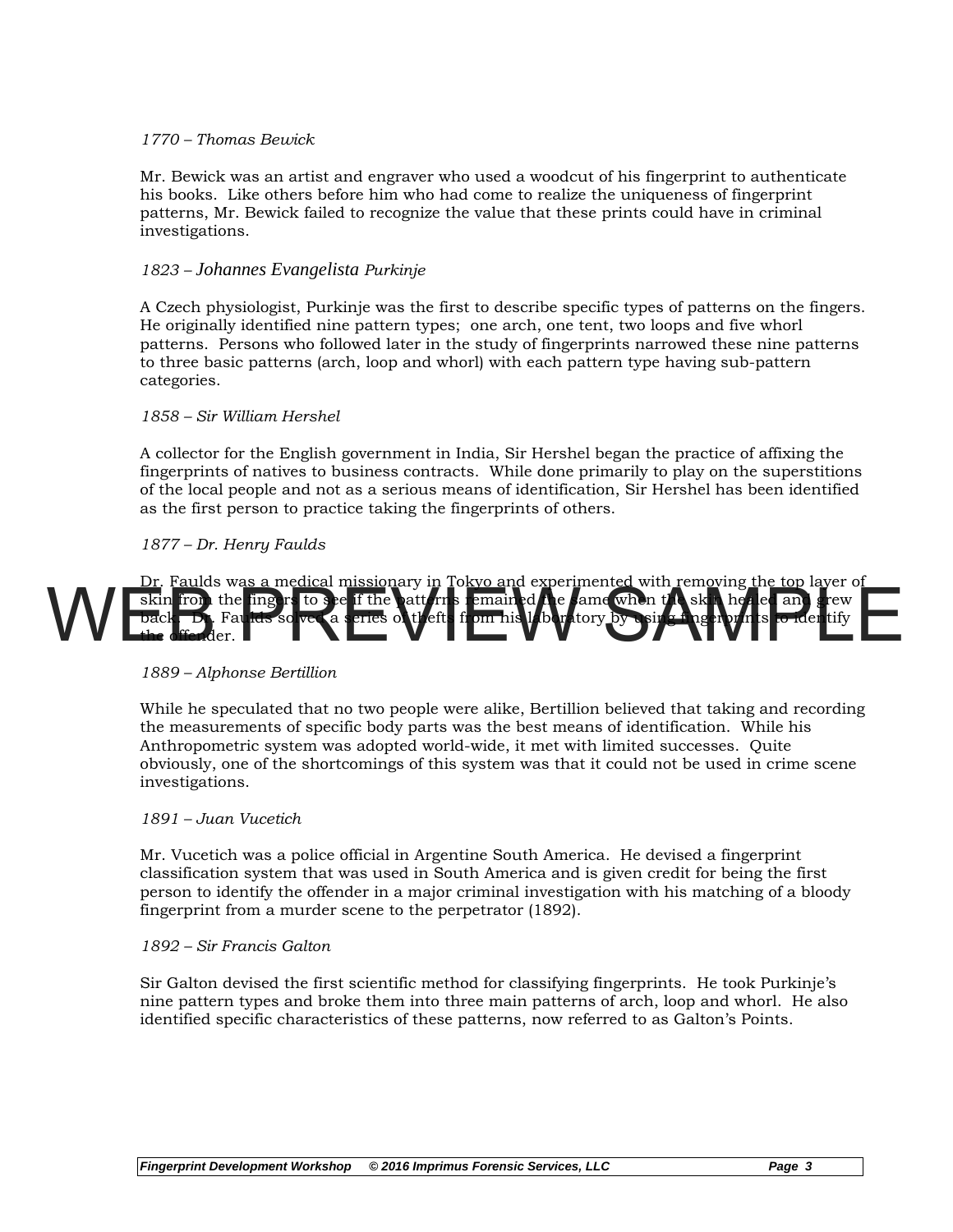fingerprint records has greatly enhanced law enforcement's ability to identify persons involved with crime.



For additional detailed information on the history of fingerprints, go the SCRO – Scottish Criminal Record Office web site "History of Fingerprints – A Time Line" at http://www.scro.police.uk/fingerprint\_history.htm

#### **Physiology**

Friction ridge skin, also called papillary skin, is only found on the palms of the hands and soles of the feet. It is comprised of

- Ridges
- Furrows
- Pores

The patterns formed by the friction ridges of the skin extend through both the outer layer of skin (epidermis) and the lower layers of skin (dermis). The friction ridge pattern may be altered by disease or injury, however these changes usually do little to prevent identification.

The friction ridge patterns of the fingers are comprised of three broad categories, each of which has sub categories of pattern types.



**Loops Whorls Arches** 

Within the friction ridge detail are small points or characteristics that make up the pattern. These characteristics are referred to as *Galton's Points* or *Details* or minutiae. The most common types of minutiae are



The patterns formed by friction ridge skin can be transferred to surfaces that we touch, handle or walk upon. The transfer occurs when material that is present on the friction ridge skin transfers to items that are contacted. The material on the skin can be sweat, body oils or some other contaminant (e.g. paint or blood).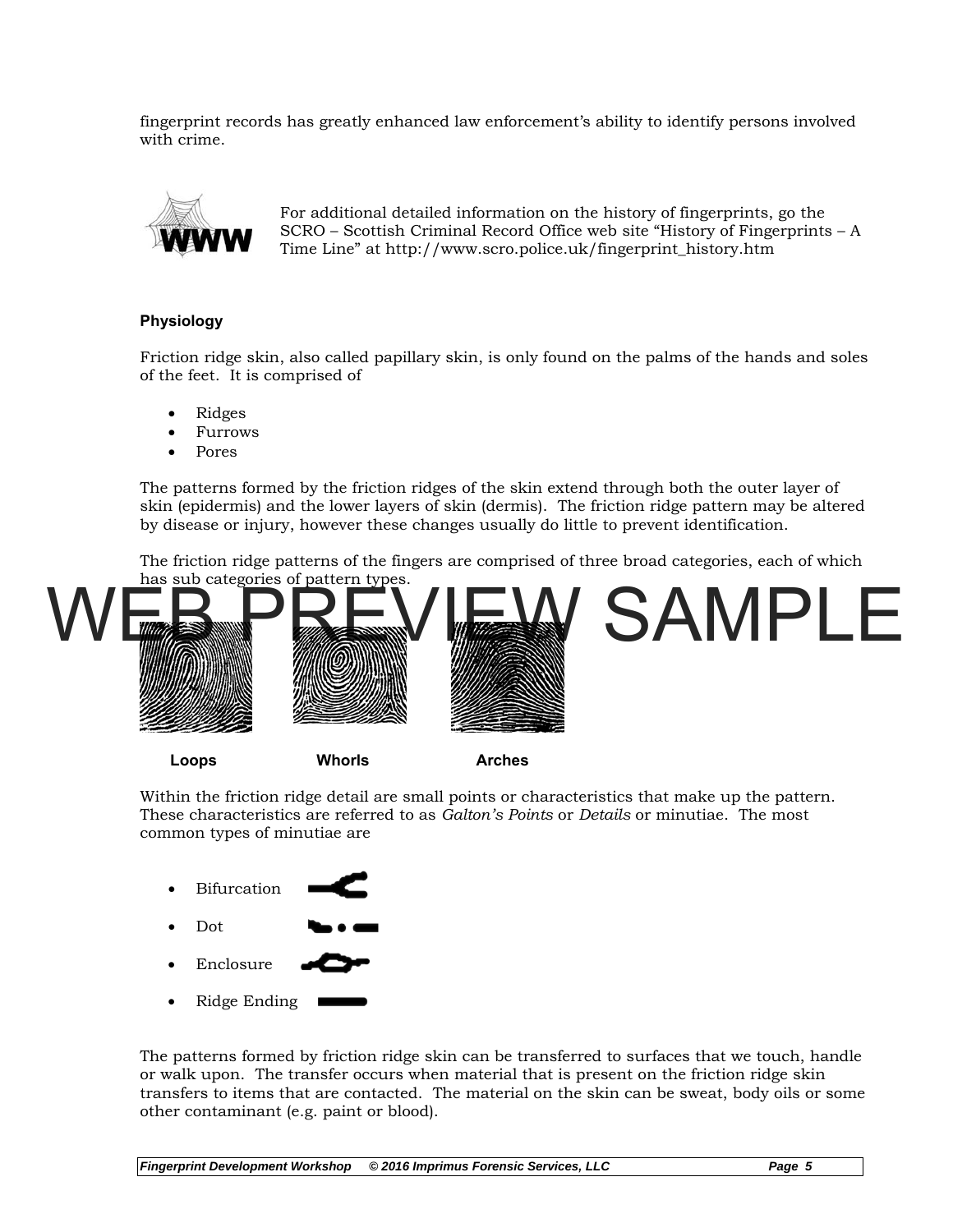There are three different forms of friction ridge detail that can exist at a scene

- Latent
- Patent
- Plastic

#### *Latent Prints*

Latent prints are those prints that are not readily visible to the naked eye. These are the prints that require the application of various development processes (e.g. powders and chemicals). Once these prints have been developed, they can be recovered through photography, lifting mediums or retention of the item bearing the print.

The method used for developing the latent print will depend on the nature of the surface being processed. There are two types of surfaces that need to be dealt with – porous and nonporous.

#### *Patent Prints*

Patent prints are those prints that can be viewed as they exist without any development processes being applied by the investigator. Typically patent impressions result when the friction ridge surface leaving the print is contaminated with some type of material. Examples of contaminants include dirt, dust, paint, grease and blood.

Depending on the contaminant, a patent print may be further enhanced through the application of appropriate chemicals. Recovery techniques for patent prints will include photographing the print and if possible, collecting the item that bears the print. Patent prints that exist in dust-like materials may frequently be lifted with conventional lifting mediu tapes or putty WEB PLACE PRINT OF THE PLACE OF THE PLACE OF THE PLACE OF THE PLACE OF THE PLACE OF THE PLACE OF THE PLACE OF THE PLACE OF THE PLACE OF THE PLACE OF THE PLACE OF THE PLACE OF THE PLACE OF THE PLACE OF THE PLACE OF THE PLAC

#### *Plastic Prints*

Plastic prints are three dimensional impressions of the friction ridge detail made in a soft surface. Examples of soft surfaces that can retain friction ridge detail are paint, putty and damp earth. Because of their three-dimensionality, these types of prints are best documented through object recovery and/or casting.

#### Porous Surfaces

Examples of porous surfaces are

- Paper
- Raw wood
- Cloth

In most instances, porous surfaces will require the application of chemical development processes. These processes react with the various components that make up a fingerprint (e.g. amino acids, lipids, etc.) and have been absorbed into the porous surface. The processing of porous items for latent prints is not something that is typically done at crime scenes. Items suspected of bearing latent prints are recovered and processed in a lab environment.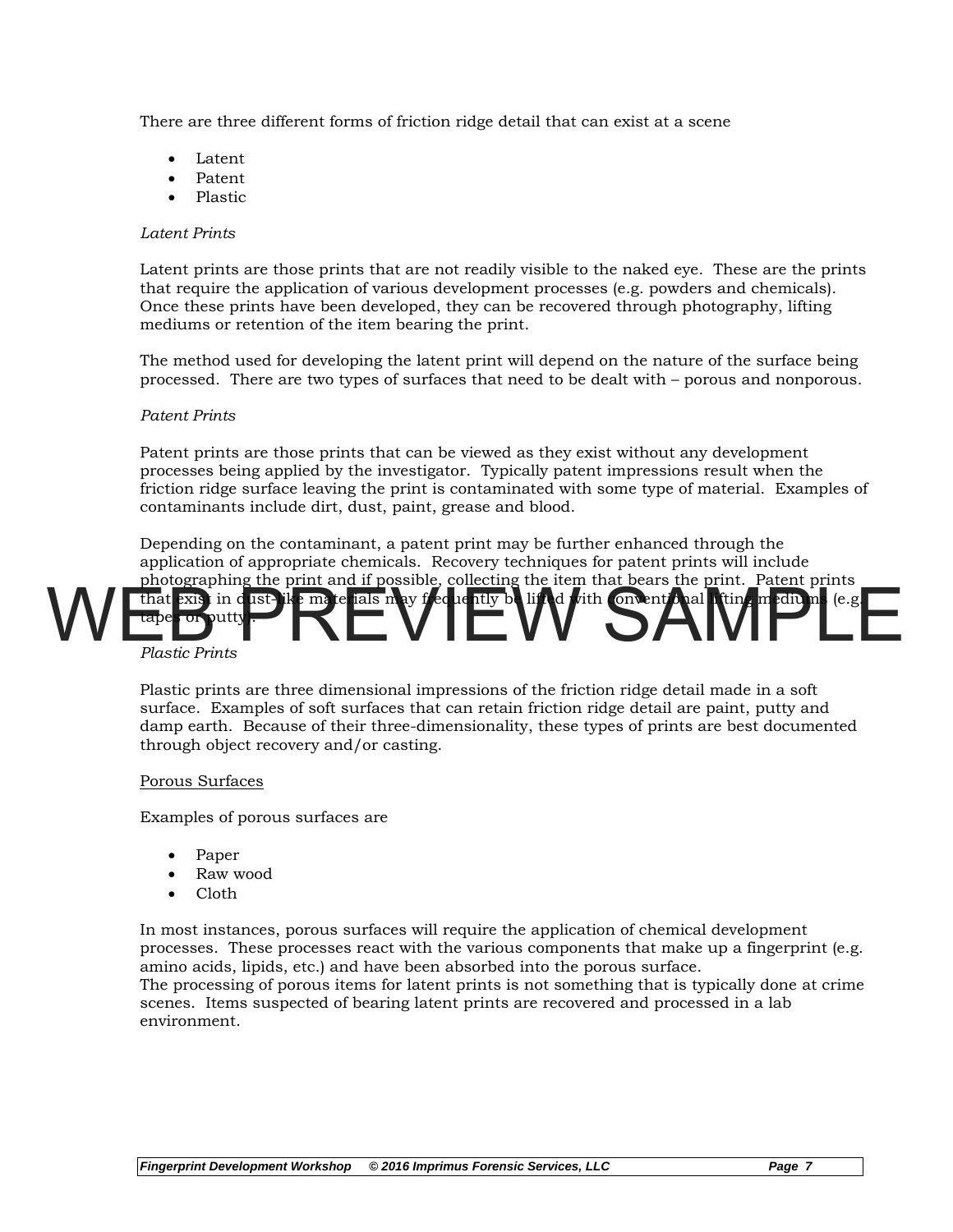stains and fingerprint powders have this quality. They can be effectively used to provide contrast between the developed impression and the surface that it is on.

Typically, light wavelengths of 365 (UV) – 510nm (blue-green) are best suited for fluorescing these materials. Using a light source that can be tuned to produce a very specific wavelength within this range will generally produce better results.



*Typical light wavelengths used to fluoresce latent print powders and dye stains range from long wave UV (365 nm) to 510 nm (blue-green).* 



*Substances that fluoresce will emit light at a wavelength longer than the excitation light source. Thus, fluorescence typically occurs in the green to orange-red wavelengths of light.* 

#### *Barrier Goggles / Viewing Screen*

When using light in the blue to blue-green range of the spectrum, additional visual enhancement can be achieved by wearing orange or yellow glasses or viewing the object through an orange or yellow viewing screen. These colors will block the excessive blue or bluegreen light and make impressions developed with yellow, orange or red fluorescent stains / powders much more visible.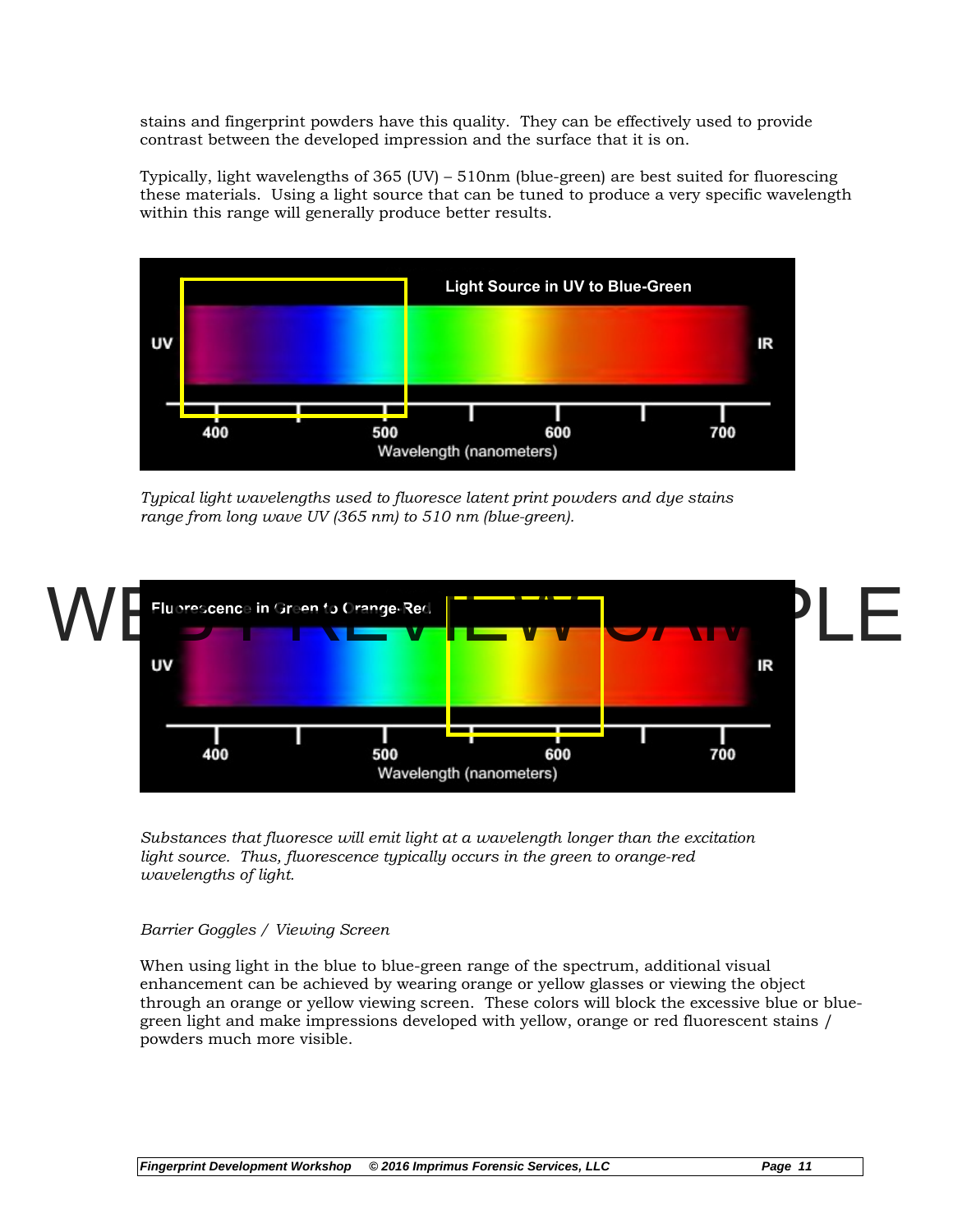The following combinations of light wavelengths and barrier goggles can be used in specific situations:

| <b>Examination</b>                                                                                | <b>Wavelength</b>                      | <b>Viewing Goggles</b>                                                |
|---------------------------------------------------------------------------------------------------|----------------------------------------|-----------------------------------------------------------------------|
| Low Background Fluorescence<br>Moderate Background Fluorescence<br>Strong Background Fluorescence | 350-520 nm<br>465-525 nm<br>470-550 nm | Yellow / Orange<br>Orange<br>Orange                                   |
| Polyethylene Examinations                                                                         | 490-550 nm                             | Orange                                                                |
| DFO - Low Background Fluorescence<br>DFO on Bright Paper<br>DFO - Further Background Reduction    | 350-510 nm<br>475-550 nm<br>490-590 nm | Yellow / Orange<br>Orange<br>Red                                      |
| Crystal or Gentian Violet                                                                         | 500-590 nm                             | Red                                                                   |
| Ninhydrin                                                                                         | 350-470 nm                             | Orange                                                                |
| Ninhydrin / Zinc Chloride                                                                         | 465-525 nm                             | Orange                                                                |
| Cyanoacrylate Dyes                                                                                | 350-470 nm                             | Orange                                                                |
| Riboflavin (Doje's Gold Dust)<br>Safranine-O                                                      | 455 nm<br>470-550 nm                   | None. Riboflavin will<br><b>1d dark</b> en at<br>, a1<br>Orange / Red |



*Example of a DFO developed latent print on an envelope being fluoresced with an ALS at 455 nm and photographed using black & white film. A #23A red barrier filter was used on the camera lens.*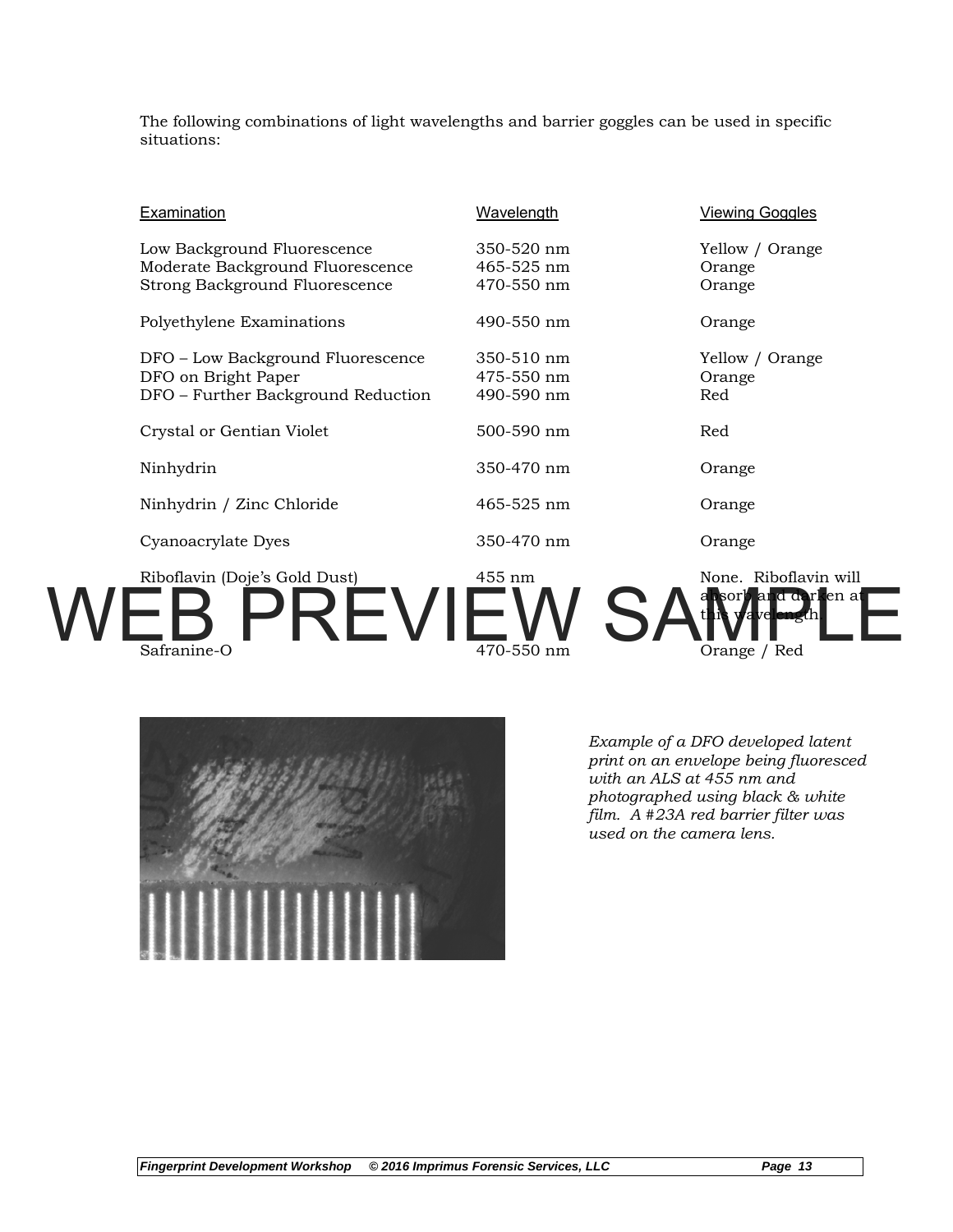#### *Magnetic Powders*

Magnetic powders are made up of conventional fingerprint powder mixed with finely powdered iron that is used as a carrier for the powder. They are applied through the use of a magnetic "wand" that is used to pick up the powder/iron combination. Magnetic powders typically offer excellent sensitivity and because there are no brush bristles that come in contact with the surface, magnetic powder application is generally considered a "softer" and less destructive method than conventional powders used with a brush.

Magnetic powders are well suited for some types of plastic surfaces and surfaces that have a slight texture. They are also ideal to use on extremely smooth surfaces where brushing with a fingerprint brush may wipe away the print. These powders work well on porous surfaces like paper and can also be used on non-ferrous metal objects (e.g. aluminum cans). Because of their sensitivity, magnetic powders may have a tendency to "paint" a surface with fingerprint powder. Prior to processing an item with magnetic powders, a small area should be tested. If the powder coats or "paints" the surface, a different processing method should be used.

Like conventional powders, magnetic powders are available in standard contrasting colors (black, white, gray), fluorescent colors and specialty formulations such as dye-based powders. Unlike conventional powders, magnetic powders are cleaner and less wasteful.

#### *Conventional Powder*

Conventional powders continue to be the workhorse of most crime scene investigators. Basic powders like black, white and gray have been supplemented by additional colors to provide contrast against the background of the object being processed. Typically these powders are powerful the sentie applied through the use of a fiberglass or feather brush that are relatively gentle in their application of powder. Because the brush must collided the surface being proles sed, there is a chance that the print may be partially or totally destroyed if it hasn't been protected through some other process like CA fuming. WEB And the state of the state of the state of the state of the state of the state of the state of the state of the state of the state of the state of the state of the state of the state of the state of the state of the st

> Resin based fluorescent powders are also available and have the advantage of providing good contrast against backgrounds that do not have an interfering fluorescence. They are very useful on multi-colored surfaces and may also work well on more textured surfaces. Because of their sensitivity, fluorescent powders may also "paint" the surface and they should be tested on the object being processed. If a lift is made of a latent developed with fluorescent powder, the lift should be mounted on a black backing card. Along with the other information that is typically recorded on the backing card, the wavelength of light used to fluoresce the powder should also be noted.

> NOTE: Some fingerprint lifters and lifting tape may also fluoresce depending on the wavelength of light being used. The technician needs to be certain that the lifting medium will not interfere with subsequent viewing of the developed lift.

Conventional powders are best suited for relatively smooth surfaces.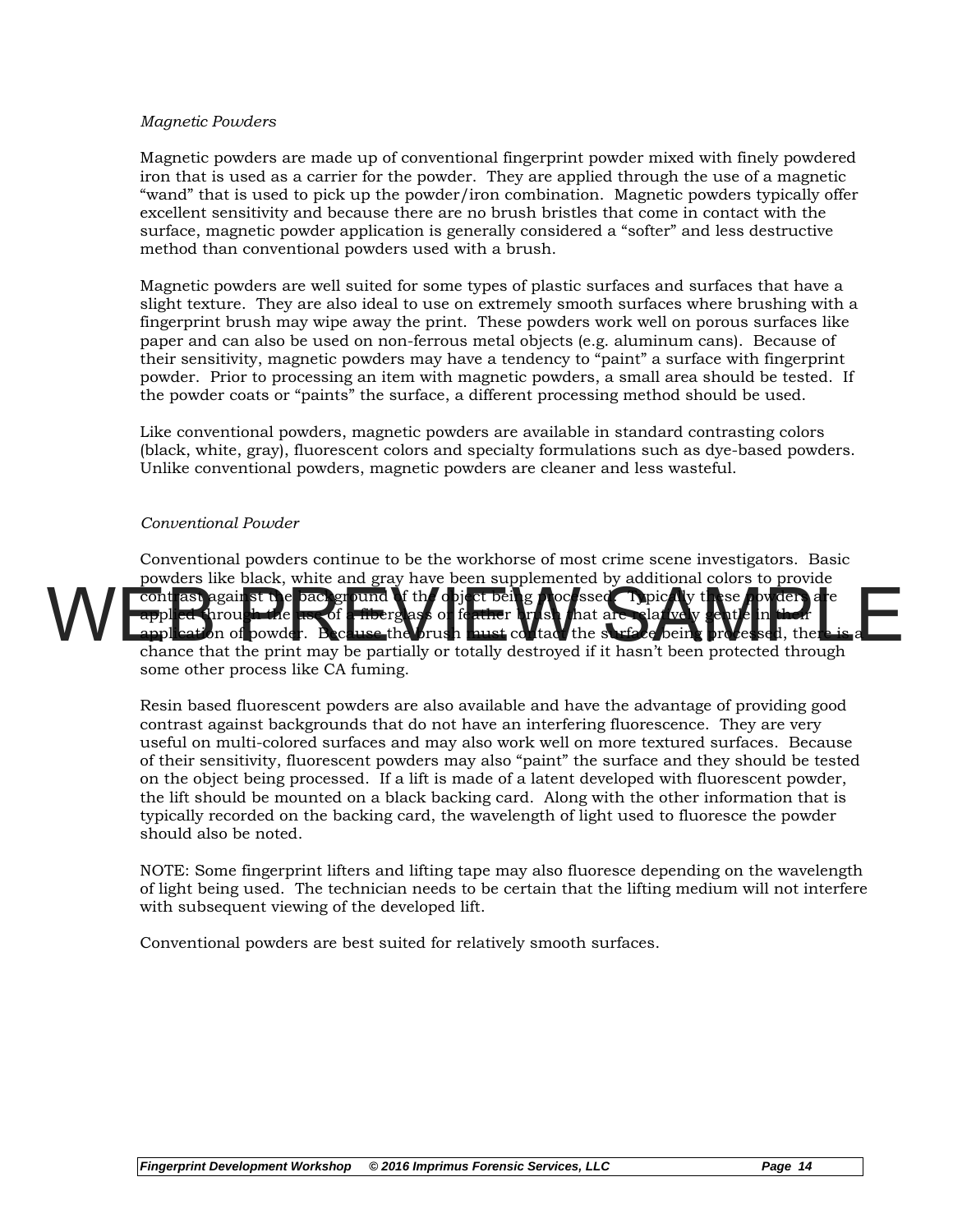Proper documentation and collection of latent lifts is critical because it can help the examiner determine the finger(s) most likely to have left the impression(s) at the scene. This can help speed up the latent print comparison process. The example below shows how this can be done.

Whenever possible, the technician should lift a related group of developed latent impressions together as shown below.

**This set of three fingers collected together, clearly shows their relationship.** 

**Most likely these are the index, middle and ring fingers from one hand**.



An appropriate reference sketch on the back of the lift card can help the examiner identify the most likely hand.

| <b>Given this additional</b><br>ROBINSON<br>information, it appears<br>Address of Incident $472$ AUE.<br>that these fingers are<br>Location of Latent Prints Lifted<br>most likely from the left<br>LOWER WINDOW PANE<br>hand.<br>EXTERIOR SINE of<br>2x HUNG WINDOW<br>$P. o. \in.$<br>Lightning Powder Company 1-800-852-0 | $J$ os $\epsilon$<br>$407 +$ | $\mapsto$ |  |  |
|------------------------------------------------------------------------------------------------------------------------------------------------------------------------------------------------------------------------------------------------------------------------------------------------------------------------------|------------------------------|-----------|--|--|
|------------------------------------------------------------------------------------------------------------------------------------------------------------------------------------------------------------------------------------------------------------------------------------------------------------------------------|------------------------------|-----------|--|--|

Methods for documenting the location of recovered lifts include:

- Sketching
- Photography
- Notes & Reports

The diagram shown on the next page shows a method for documenting a large number of recovered lifts in a single sketch. This technique allows the recovering officer to avoid drawing a thumbnail or reference sketch on the back of every lift card recovered. The lift cards only need to be numbered to correspond to the marked locations in the diagram.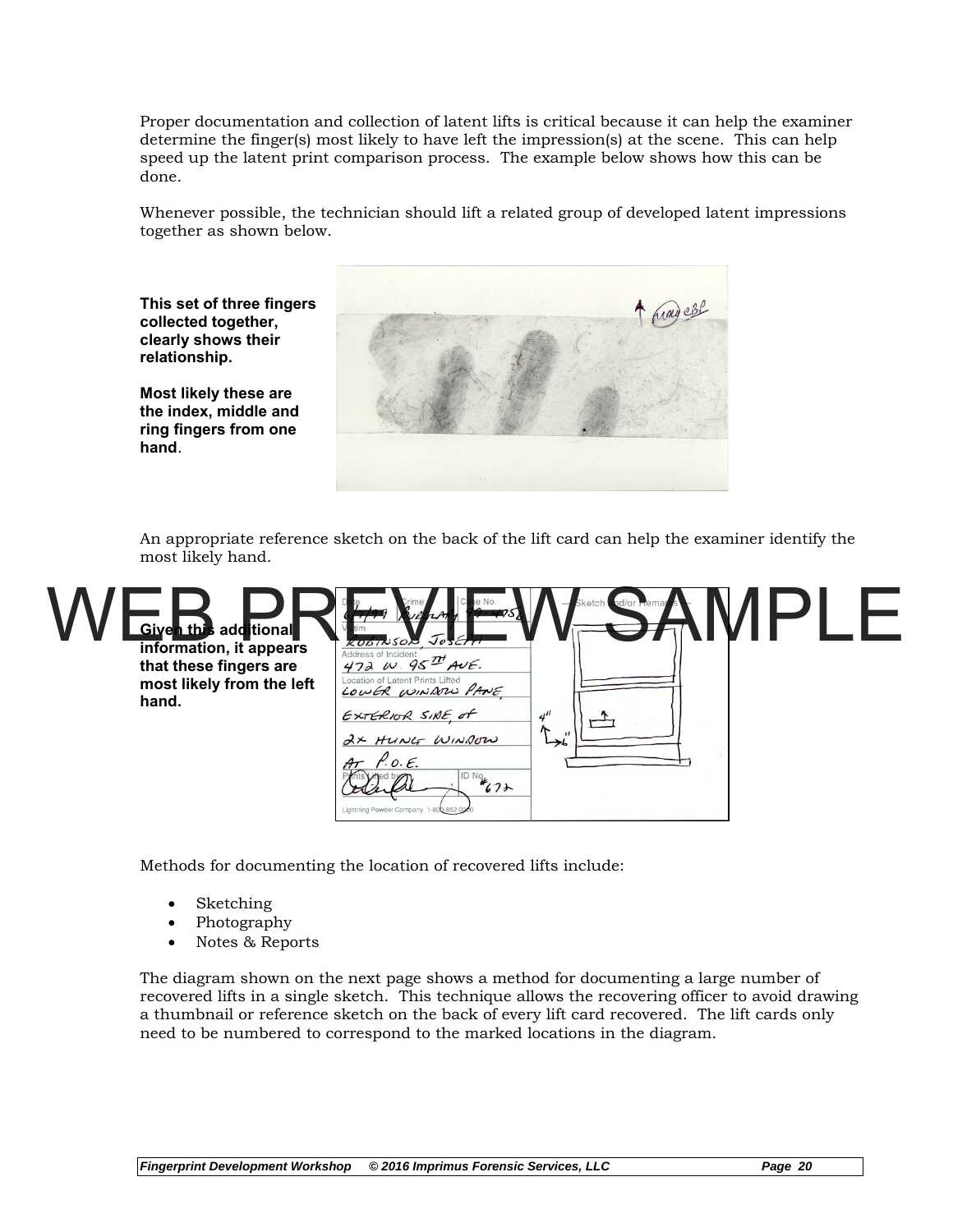#### **Photography**

Traditionally, many SOP's or fingerprint recovery guidelines required the photography of fingerprints before they were lifted. The purpose was to document the print in the event that it was ruined or destroyed during the lifting process. One of the big problems years ago, was a lack of suitable lifting materials to recover prints from difficult surfaces. Transparent tape was about the only lifting option a crime scene or fingerprint technician had.

Today, crime scene technicians have a wide choice of lifting mediums. They include flexible plastic tapes, rubber/gelatin lifters and casting materials like Mikrosil® and AccuTrans®. While these lifting mediums have not eliminated the need to photograph prints altogether, they have certainly lightened the photography workload.

Situations where fingerprints should be photographed include

- Various stages of progressive processing, particularly when using chemicals that might destroy the print or substrate.
- Bloody prints prior to the application of blood reagents.
- Prints in fragile mediums like dust.
- Any time that the technician feels the print will be difficult to lift and may be destroyed during the lift.

# *Required Equipment*  Having the proper equipment always makes a difficult job easier. We recommend the following WEB PREGNIER DE PREGNIER DE LA MONDE DE LA MONDE DE LA MONDE DE LA MONDE DE LA MONDE DE LA MONDE DE LA MONDE DE LA MONDE DE LA MONDE DE LA MONDE DE LA MONDE DE LA MONDE DE LA MONDE DE LA MONDE DE LA MONDE DE LA MONDE DE LA

- Close-up capabilities; macro lens or close-up filters or 1:1 adapter (macro-lens preferred) - this is mandatory.
- Tripod or copy stand or other stabilizing device (mandatory)
- Assorted scales (mandatory)
- Cable or remote release
- Ring light or ring flash
- Appropriate filters if doing fluorescent photography

*An example of one of the newer LED ring lights made to mount at the end of your camera lens. The lights provide diffuse even lighting and are great for photographing prints on non-reflective surfaces. The model shown is mage by Digi-Slave. There are other lights available from other manufacturers, including lights with blue, purple and green LED's.* 

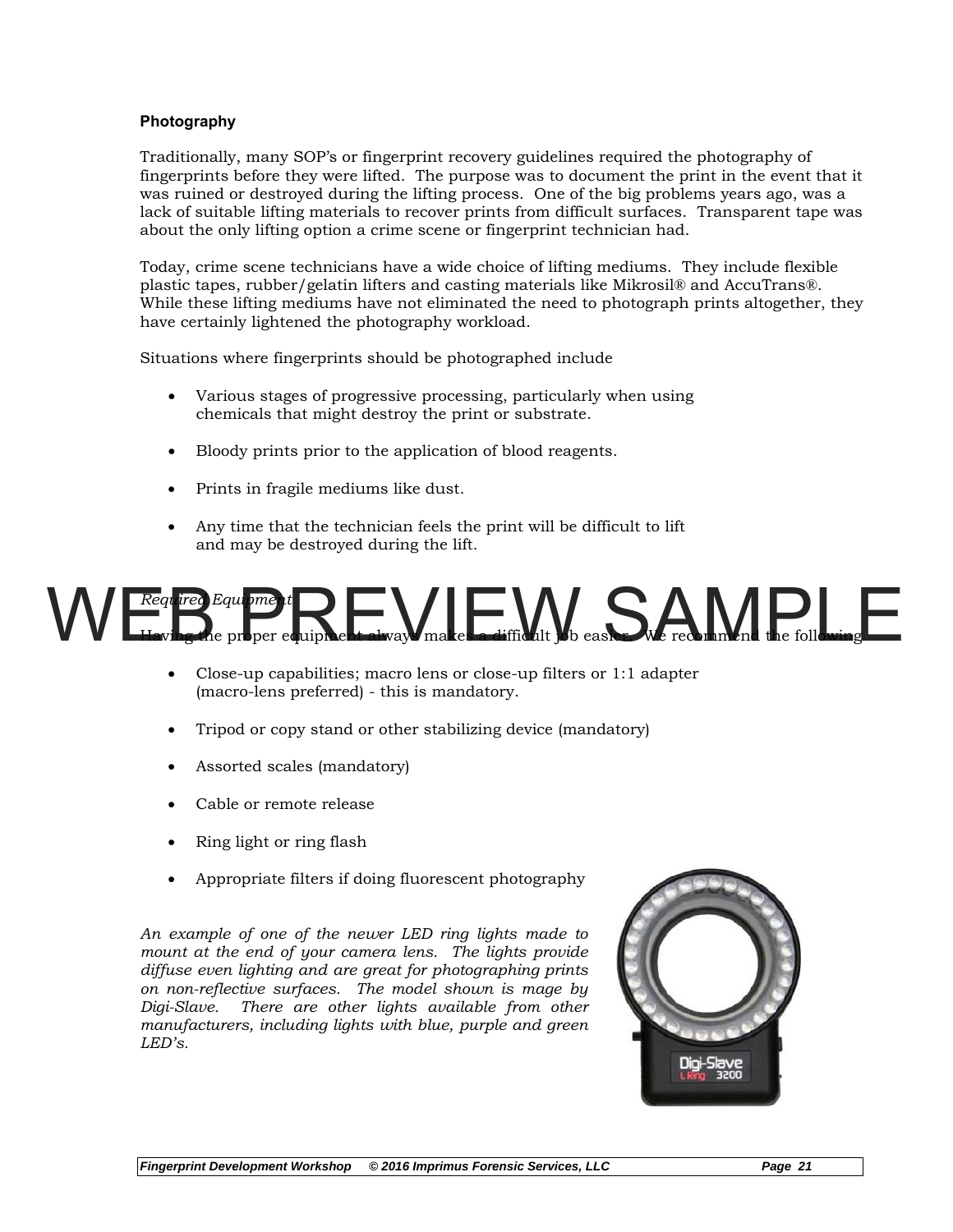#### **Fingerprints v. DNA**

Fingerprints are still the only means of identifying a person as a unique individual. Identical twins will have identical DNA profiles but different fingerprints. The newest DNA technology however, has the ability to be highly sensitive and highly discriminate

With the current DNA technology available, crime scene technicians need to consider DNA as a viable alternative to fingerprints. DNA profiles may be obtained from surfaces that have been handled by suspects and the evidentiary value of these items must be recognized and they must be protected. These items may include the handles of tools, grips of guns and steering wheels of cars.<sup>1</sup> In many instances, these surfaces may not provide satisfactory results when processed for latent prints but trace amounts of cells suitable for DNA analysis may be collected from these surfaces by swabbing. In one study conducted by the RCMP, it was found that the major DNA profile found on the steering wheel of a car was always that of the last driver, even if that person was not the primary driver of the car.<sup>2</sup>

While most fingerprint processing techniques will not destroy DNA evidence, application of processing techniques may make this evidence harder to recover. CA fuming a gun for example may result in a film of polymerized CA that covers the trace DNA material on the grip making it difficult to recover by subsequent swabbing. The crime scene technician should take steps to recover DNA material from surfaces that are not likely to yield useable fingerprints prior to processing for latent prints.



*In the example shown above, both the inside and outside surfaces of the bottle mouth are swabbed to collect DNA evidence prior to fuming the bottle for prints using Cyanoacrylate. The tools needed to properly swab are shown at right and include sterile or distilled water, sterile swabs and clean packaging materials.* 



<sup>&</sup>lt;sup>1</sup> Wickenheiser, Ray A. Trace DNA:A Review, Discussion of Theory, and Application of the Transfer of Trace Quantities of DNA Through Skin Contact. Journal of Forensic Sciences 2002;47(3):442-450.

 $\overline{a}$ 

<sup>2</sup> Ibid